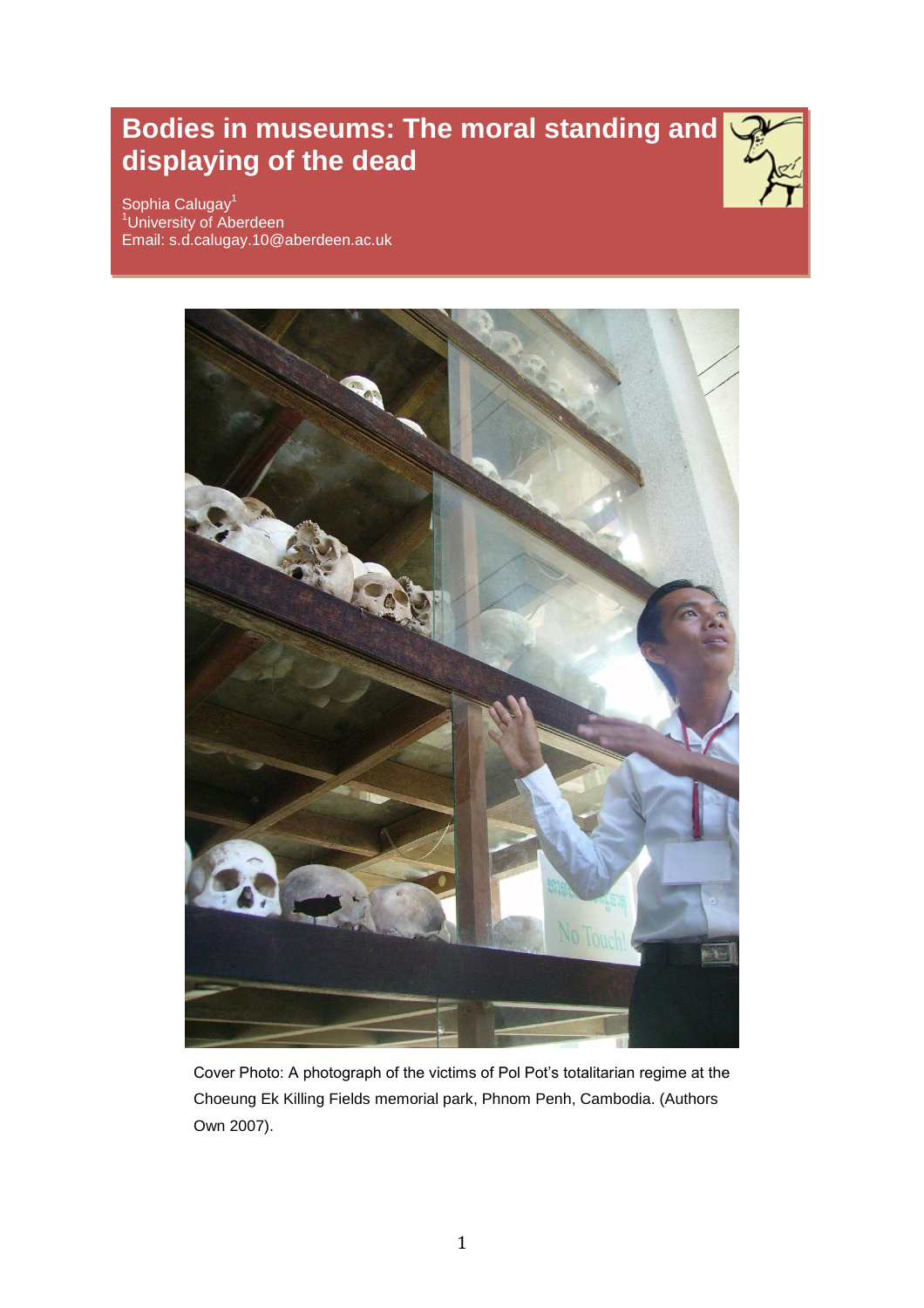#### **Introduction**

Archaeologists frequently come into contact with human remains. However, issues regarding the treatment of the dead, whether through scientific investigation or display, remain contentious topics. In this essay, I will attempt to summarise the broad theoretical discourse regarding the moral concerns over the treatment of the dead and the display of human remains in museums. I will first address the two opposing world views that affect how various groups interpret and respect the dead, identifying the dualistic and materialistic scientific community on the one side, animistic indigenous communities and pagan groups on the other. Due to the sensitive nature of the subject in my reflection on the topic I shall discuss two other issues concerning the dead, these include the circulation of their photographs online and in the media, as well as the relationship between tourists and displayed human remains.

# **Are human remains 'Persons' and is it necessary to display human remains? (Current debates)**

More than a 130 museums in Britain hold in their care large quantities of human remains, the Natural History Museum, London, has over 20,000 remains alone (Brooks and Rumsey, 2007). In 1998, the Museum of London held an exhibition entitled *London Bodies*, showcasing a large collection of more than 18,000 human skeletal remains from the museum's archaeology department (Swain, 2002, p98). The purpose was to reveal how Londoners have changed in appearance through time, with reference to the archaeological record (*ibid.* p98). Similarly, in 2007 the Manchester Museum hosted their exhibition, *Lindow Man: A Bog Body Mystery,* for the third time, due to its popularity (Alberti *et al.* 2009).

There are a number of moral and ethical questions which must be addressed by researchers and museum staff in their everyday encounter with the dead. These questions concern the moral duties of archaeologists, the way in which the dead are 'wronged', and how museums should store, handle and display human remains.

How do we respect the dead? There are two valid standpoints here, some of the communities from which remains are said to have originated argue for their repatriation and reburial instead of being in display cases in institutions. Archaeologists, on the other hand, argue the importance of analysing human remains, but with a degree of 'respect' guided by their code of ethics. We see that respect is a matter of relativity in this case.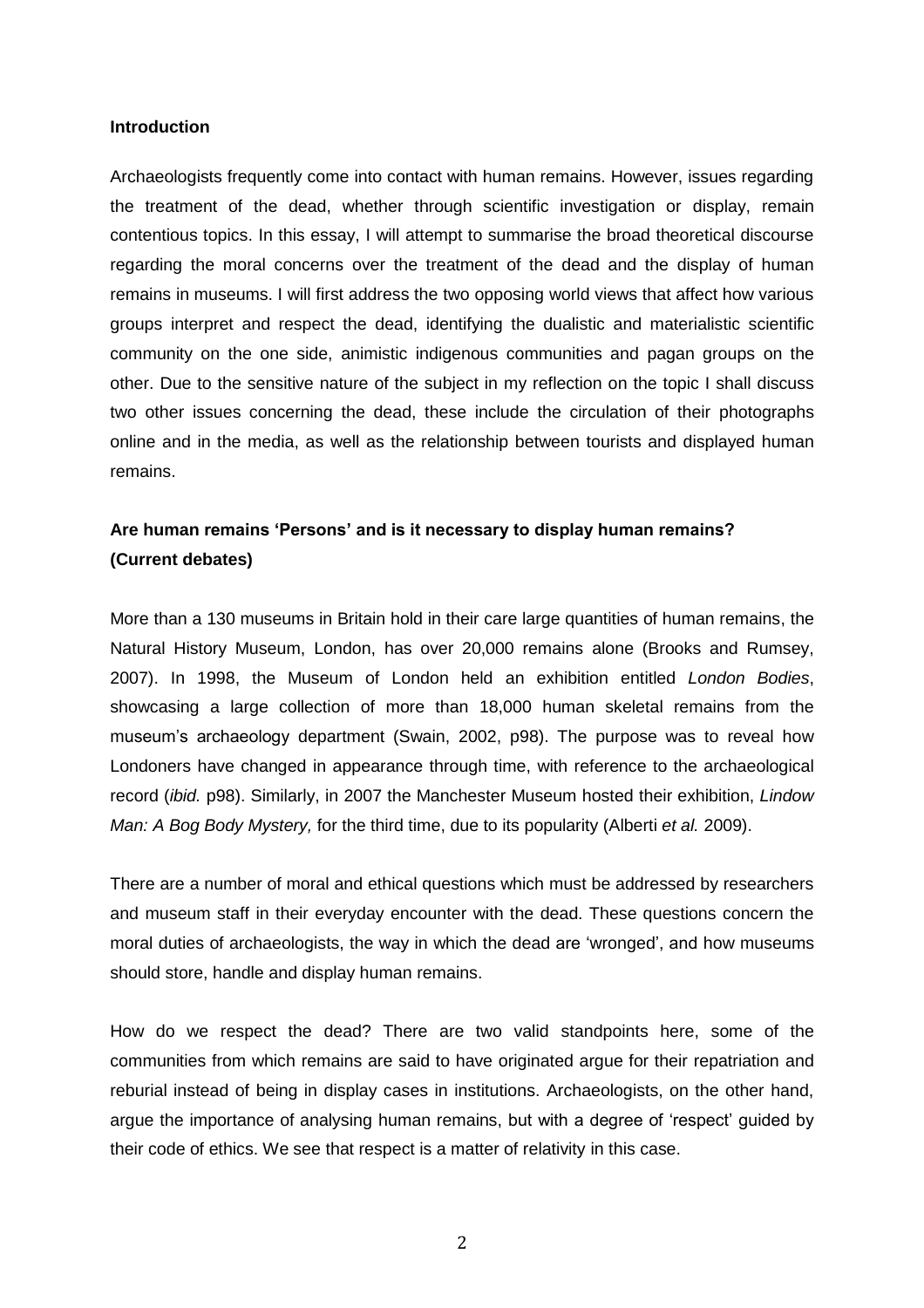Beinkowski (2006) sees it essential for archaeologists to delve into the various attitudes that we hold towards mind, body and consciousness. This is because of the importance in the relationship between these, in terms of the core role that it holds in understanding the world view of the culture at hand, and their attitudes towards the dead. There are four basic world views, the first of which is dualism (Beinkowski, 2006). French philosopher Rene Descartes explicated that human beings have two separate substances, Mind and Body. This view had a key role in the enlightenment, and from the  $17<sup>th</sup>$  century impacted the development of science, guiding the disciplines of archaeology and museology. The second is materialism, where only Body or Matter exists. There is a claim that this has led to philosophy and science becoming increasingly materialist, a trend continuing today. Thirdly is idealism; only mind or spirit exists, everything else being an illusion. This world-view is considered to have been largely ignored by contemporary western philosophy and science. Finally, animism: Mind and Matter always go together and everything is simply part of Nature (Beinkowski, 2006). Indigenous cultures and pagan groups fall into this category (Alberti *et al*. 2009; Bain and Wallis 2006). Pagans are coined as 'new indigenes' by Bain and Wallis (2006, p4) due to their shared world views with indigenous peoples, 'whose re-enchantment practices involve engaging with nature as alive with spirits… multiple deities and other beings' (*ibid*. p4).

The idea of personhood and the lack of it are also quite important. Philosopher Immanuel Kant argued that personhood exists with consciousness and the capability to make choices (cited in Beinkowski, 2006). With this comes rationality, dignity, respect and rights (*ibid.*). In the dualistic and materialistic world view, the dead are separated from the living, resulting in human remains being viewed as 'things'. 'Things can legitimately be used as means to human ends in a way in which 'persons' cannot' *(*Beinkowski, 2006, p6). For Kant, because things have no autonomy, they are objects rather than subjects (*ibid.*). Because of this, 'archaeology, as an archetypal dualistic/materialistic practice, treats dead bodies as 'things', for its own ends. And so, on the whole, do museums' (Bienkowski, 2006, p7). At the opposite end of the extreme, animism shows no contrast between the mind and the body. Rather they are one, in unison and in harmony. 'Sentience, or consciousness, is everywhere: within nature, within individual cohesive humans and even human cells communicate with each other…we call this 'the integrated body'" (*ibid*. 2006, p6). As a consequence, death cannot separate the body from consciousness. The dead are still integrated within the community and are still considered as persons (Bienkowski, 2006, p7). Their presence is felt in the landscape and the environment.

It is through the discussions of personhood and morals that we understand the different sides of the argument, regarding how archaeologists and the scientific community view human remains in comparison to indigenous and pagan communities.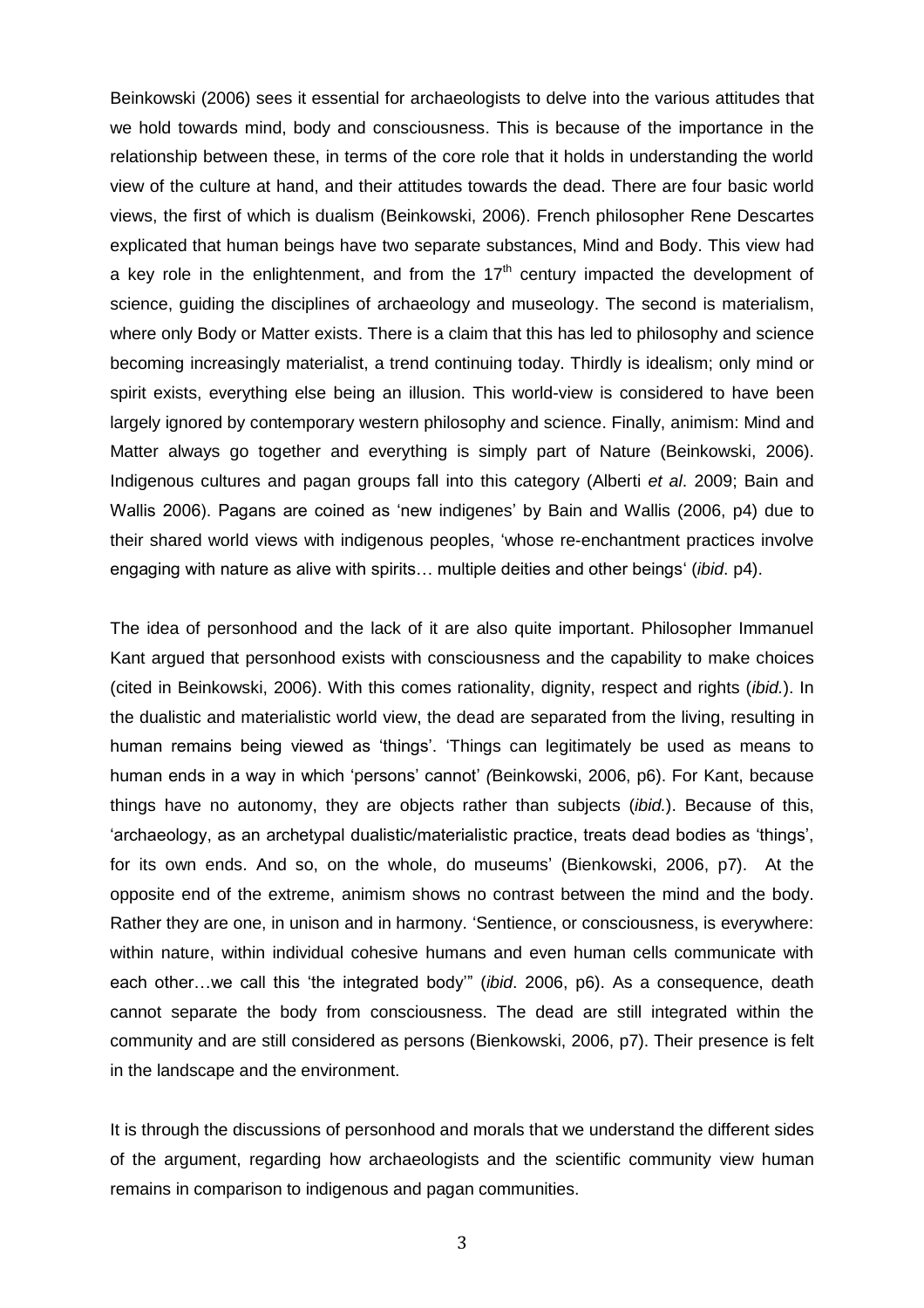Both the scientific and academic communities have been accused of treating human remains as products, which are justifiable and reasonable objects to conduct analyses on (Alberti *et al.* 2009; Bain and Wallis, 2006; Orr, 2006). Human remains are studied in order to understand the pathology of past populations, cause of death, nature of the surrounding environment, and past diet, amongst other reasons (*ibid.*). In medical and scientific terms, the study of medieval, historic and pre-historic skeletal remains can help us prevent outbreaks of deadly diseases today, and may even occasionally assist in discovering cures.

On the other hand, many native Americans, Australian aborigines and British pagans ask that we treat human remains with respect by repatriating them and their grave goods to their original communities (Bain and Wallis, 2006; Davis, 1999). Orr (2006) argues that the remains of British druids in museums should be repatriated and interred in their original contexts or as close as possible. She believes that they are the ancestors of Britain 'we are the same tribe' and they should not belong to a museum case or stored in basements where they are 'less honoured', and 'abandoned' (*ibid*. p3- 5). Some people believe that when their ancient ancestor's remains are removed, their tribe is torn apart and they feel 'the disconnection' (Orr, 2006, p3-7). When human remains are displayed they are usually shown in secular, museum based perspectives (*ibid.*). Hence she argues; archaeologists should think outside of their own materialistic and dualistic worldviews to understand other rationales (Orr, 2006, p6).

Scarre (2003) argues that we do not need to share the spiritual and religious beliefs of ancient peoples in order to treat remains with respect. However, some of the ways in which we treat remains may breach the wishes of the deceased. Scarre (2003, p242) suggests that, 'it is fairly certain that an Egyptian pharaoh would not have wished to be translated from his tomb in the Valley of the Kings to a glass case in the British Museum… Ancient Egyptians took very seriously the issue of their welfare after death. For Egyptians of all ranks, one of the main tasks of this life was to make suitable preparations for the prosperity in the next…' Some people believe tomb robbers may have disrupted their journey to the afterlife. Archaeologists, however, have scientific and academic intentions, which are deemed beneficial, but their treatment of pharaohs' remains would still be as objectionable from the viewpoint of ancient Egyptians (*ibid*. p242). Therefore, in this case, respect should be considered in terms of granting the wishes of the dead, as opposed to serving the purposes of the living.

In the words of Davis (1997, p12-13), a member of the Council of British Druid Orders (CBDO), 'every day in Britain, sacred druid sites are surveyed and excavated, with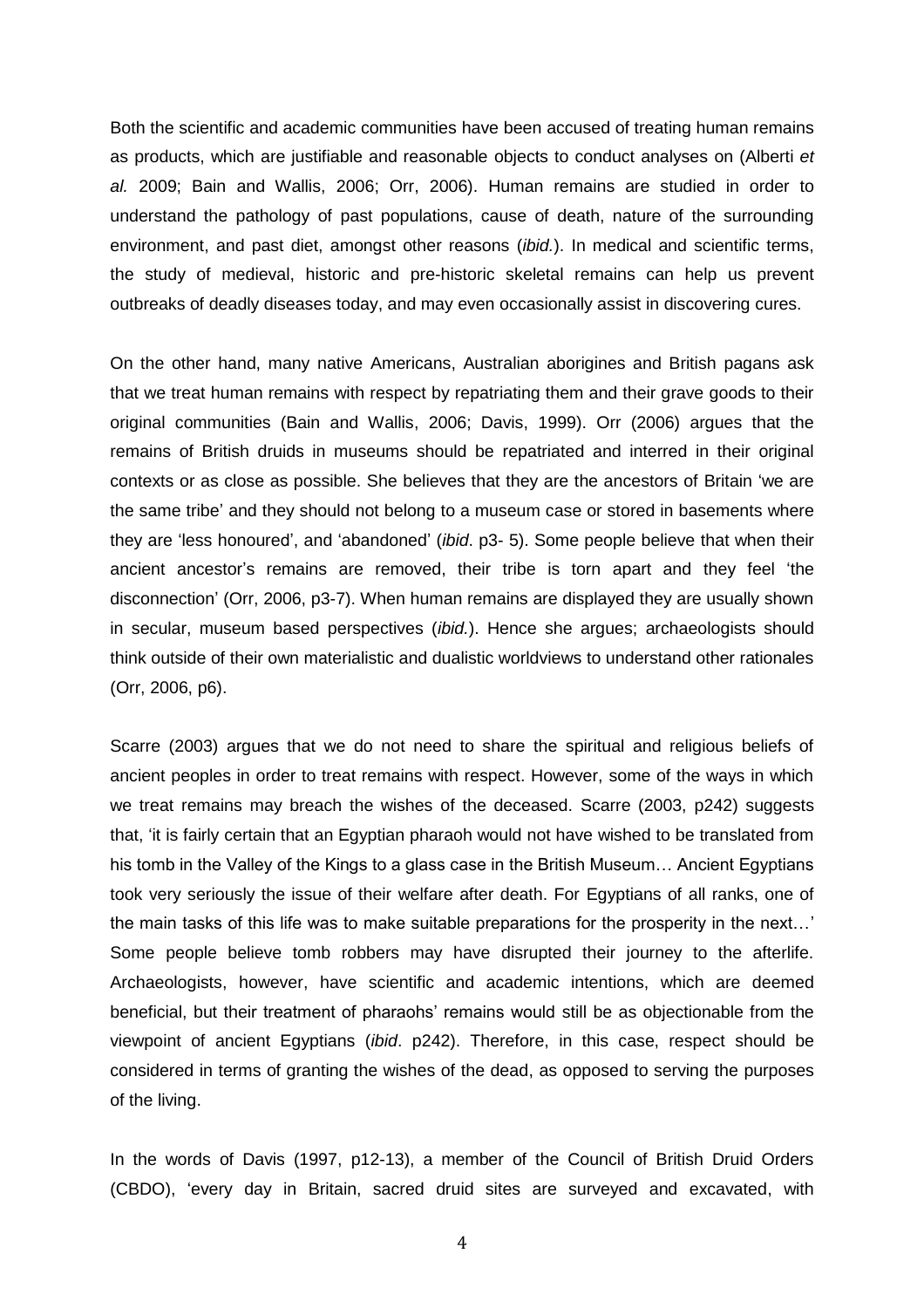associated finds being catalogued and stored for the archaeological record. Many of these sites include the sacred burials of our ancestors. Their places of rest are opened during the excavation; their bones removed and placed in museums for the voyeur to gaze upon, or stored in cardboard boxes in archaeological archives… these actions are disrespectful to our ancestors. When archaeologists desecrate a site through excavation and steal our ancestors and their guardians…it is a theft… we should assert our authority and reclaim our past.'

On the other hand, osteo-archaeologists counter this by stating that pagan interests are a 'threat' to their research (Bain and Wallis, 2006, p11). Human remains are said to be safer in museums than in other grounds and that 'it is irritating to be told how to do one's job by people who know little about it' (*ibid*. p12). By excavating and analysing human remains, we give them back their identities and allow their stories to be remembered by future generations. For Davis (2006, p3), speaking on bog bodies of Iron Age Britain and northern Europe who were sacrificed, excavation and analysis is an opportunity to give a voice to the past, to those 'who can no longer speak'. It is 'examining the actual materials from the period that expands our knowledge' of the past; this cannot be deduced from documents and archives (*ibid.*). But, he argues, we can do this with a degree of respect towards the dead. To rebury human remains, such as bog bodies, without first being allowed to extract information is to lose a part of history that we can never get back (Giles, 2006).

Because of the pressure from native communities, archaeologists and investigators dealing with human remains now have a set of ethical and moral codes governing their practices, spanning from governmental legislation to archaeological and forensic governing bodies. For instance, the *Guidance for the Care of Human Remains in Museums* issued by the Department for Culture, Media and Sport (DCMS, 2005) provides a framework for the legal acquisition and care of human remains by museums and institutions, the curation and use of these remains (including storage, public display, and access to research and education), and their repatriation (including the process of returning remains).

In 2013, the Advisory Panel on the Archaeology of Burials in England (APABE) published guidelines for institutions wishing to carry out scientific studies on human skeletal remains, providing a framework for the destructive analyses researchers carry out. These destructive and irreversible procedures include extraction of samples from human bones and teeth for carbon and nitrogen stable isotope analyses to understand diet, strontium and oxygen isotope analyses for tracing geographic origins, DNA analyses to shed light on ancient diseases, and radiocarbon dating to provide an absolute date. The APABE believes that studying human remains provides a beneficial insight into human history; despite the irreparable damage caused by the analysis of bone.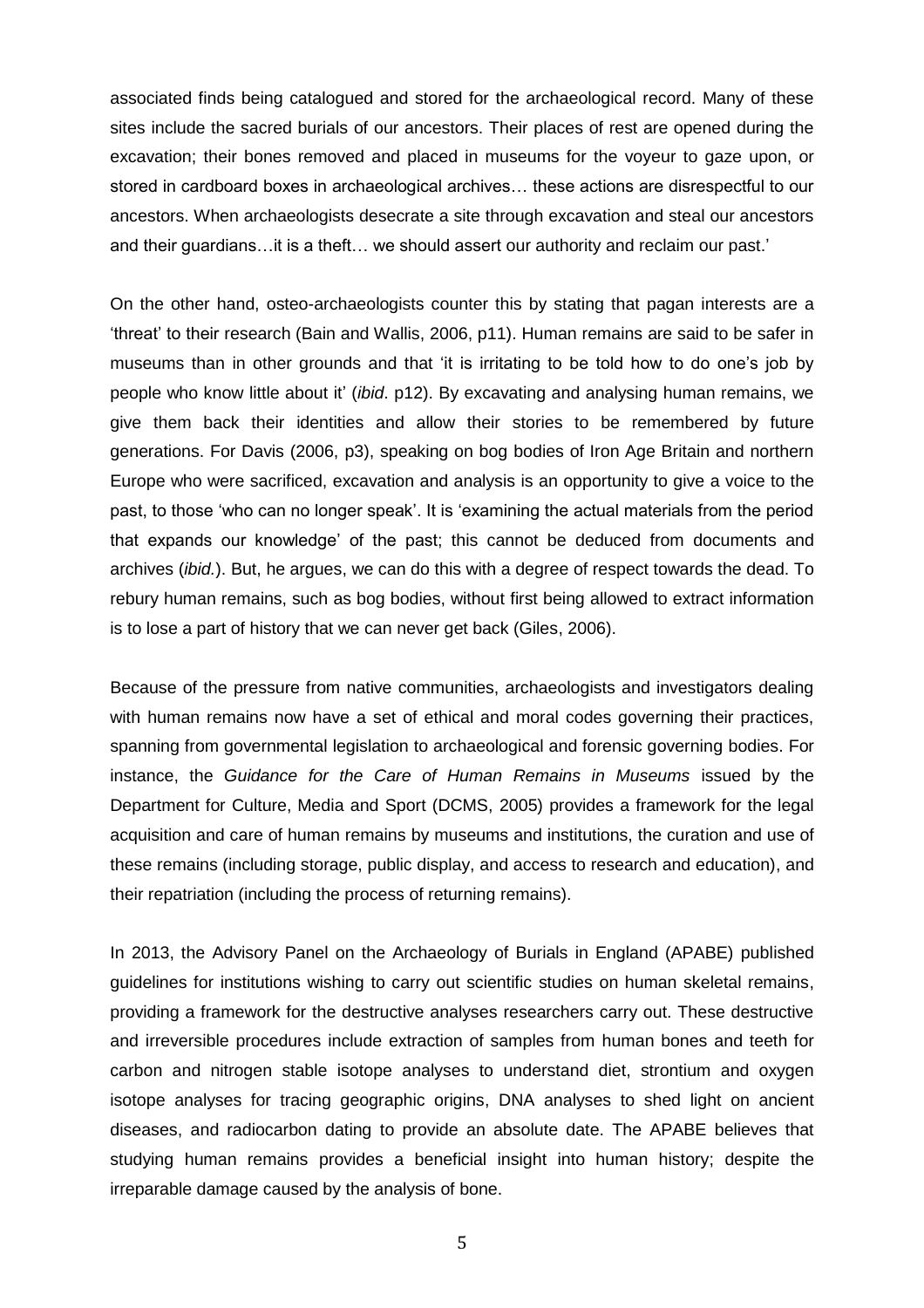Therefore, archaeologists need to evaluate their research and decide if it will have positive results; 'whether that knowledge could be obtained by non-destructive analyses [if possible], the experience and competence of those who intend to undertake the work' and 'the feasibility of the techniques' are a few of the many considerations researchers are made aware of (APABE, 2013, p2-5). If the sampling is approved then the processes should be "properly documented" for future researchers (*ibid*. 2, 6). In short, as long as the results are positive and outweigh the destructive sampling techniques, we should conduct scientific research on human remains provided that we treat them with appropriate respect.

#### **Why should museums display the dead?**

Displaying human remains in museums and temporary exhibitions, inspires young people in science, and creates interest in the study of human bodies. Alberti *et al* (2009, p135) states that, 'when small children and younger adults actually experience captivating displays, their interest is piqued, their intellect stirred, perhaps a life-long exploration begins. Such displays therefore act as 'advertisement' for the next generation of eminent physicians and anticancer researchers'.

Giles (2006, p2-3) argues that 'it is the experience of coming 'face-to-face' with the past, which museum displays...attempt to capture.' It is, therefore, the reason why many visit museums. As with bog bodies, they cannot be easily reinterred because their original contexts may have been destroyed. Since their possible living descendants could be traced narrowly, Giles suggests that they be displayed in museums 'with sufficient respect present with various interpretations' (*ibid*. p11). As archaeologists, our task is to foster greater understanding of the past, and telling the stories of bog victims is one way to do so.

It is argued that as well as conducting scientific analyses on human remains, displaying the dead is also treating them as things. 'We put them into a particular context, with restricted information that is carefully chosen to interpret the dead body for our own contingent purposes' (*ibid*. p137). Brooks and Rumsey (2007, p261) argue that human remains are 'contextualised' in museums through their exhumation and placement into a new context. The dead now have a 'different function' of serving the interests of the present, through their use in our educational efforts and to further our knowledge of human past. The Human Tissue Act (2004) states that human remains should be 'treated with appropriate respect and dignity', but how can we achieve this when we use them as "objects, for our own purposes and needs, irrespective of the wishes of the dead?'' (Alberti *et al.* 2009, p138). Cole (2000, p169) contends that human remains are 'relics of once vital individuals, which do not belong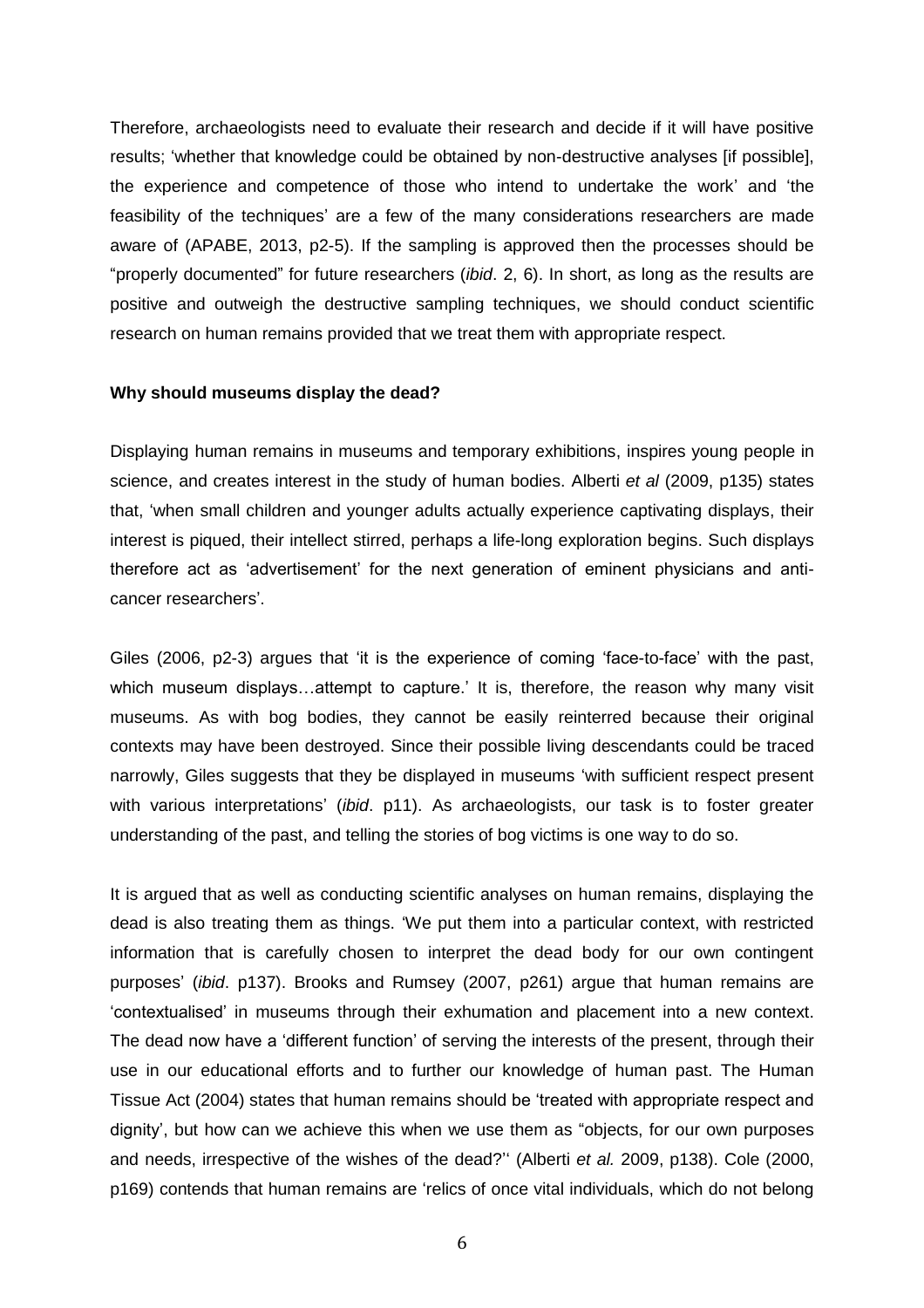in a museum setting but rather in a memorial setting'. Displaying them runs 'the very real risk of creating a cabinet of horrible curiosities'.

Although the public may gain new insight from viewing human remains in museums, it is not necessary to showcase (Alberti *et al.* 2009, p138). Tarlow (2006) argues that a degree of privacy should be afforded them, especially considering cases in which naked bodies are on public display and thus open to criticism. The decision to showcase human remains is made with dualistic and materialistic institutions and scientific communities holding the most influence. As a result, the wishes of the deceased and their communities are often overlooked. For example, Charles Byrne (O'Brien), 'The Irish Giant', wished his body to be buried in the sea, but the Hunterian Museum continues to display his remains, refuting that his will was not written in paper and that he serves to educate present and future generations about the conditions of giant peoples (Alberti *et al.* 2009, p140).

## **My personal standpoint and reflections upon the issue**

What is the difference between displaying human remains in museums and disseminating their photographs in the media and online? Moral and ethical issues are particularly sensitive when considering the treatment of the skeletal remains of those who died violent deaths. For instance, skeletal remains of more than 8,000 people who died in the recent Cambodian genocide from 1974-1979, are displayed in the Choeng Ek memorial in the middle of the killing fields.

Most of the readings on archaeological treatment of human remains concern the ethical and moral issues of their display in museums. However, many of their images circulate on the internet and are present in archaeological and historical journals and magazines, as well as in newspapers, which tend to reach out to a wider audience than museum visitors. Media coverage is more widespread in our society and influential than museum displays. Should we be concerned with the circulation of images of the dead in the media? I believe this is a very important issue, and that we should consider the same ethical and moral issues as when we display the dead in institutions. Foremost of these is that the dead would likely not consent for their remains to be photographed and viewed across so many platforms open for wider public opinion, especially given that many people viewing these images may make disrespectful comments.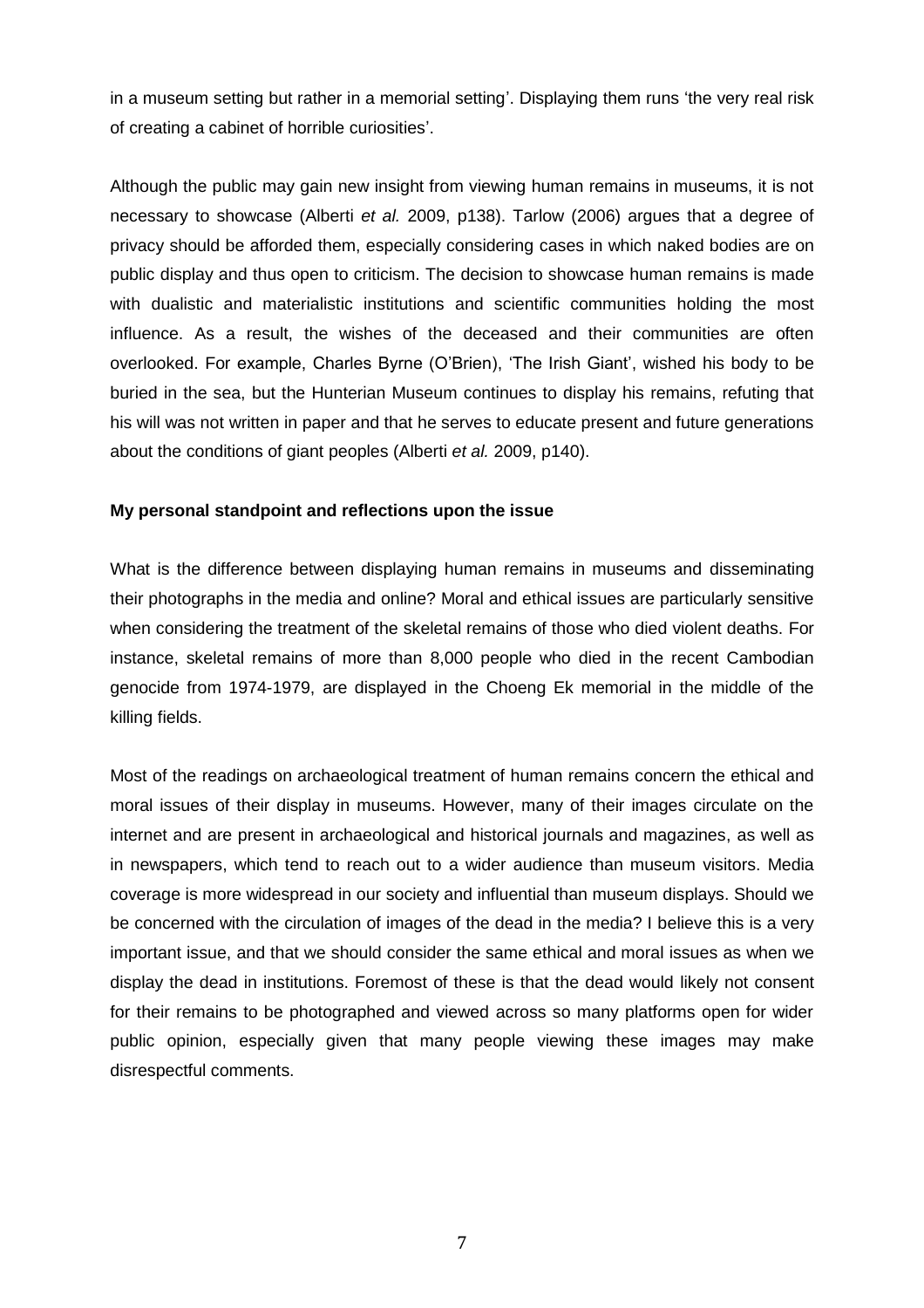On 10<sup>th</sup> April 2015, the Archaeology Magazine posted a photo of a Hungarian mummy, indicating that it was a victim of tuberculosis (see fig. 1). At the time of writing, there are over 9,000'likes' and over 1,000'shares'. Nine days later a photo of 'Red Franz', a bog body from Germany, was posted in their Facebook page (see fig. 2).



Fig. 1: Photo image of a two hundred year old Hungarian mummy (Archaeology Magazine 2015a).



Fig. 2: Photo image of 'Red Franz' (Archaeology Magazine 2015b).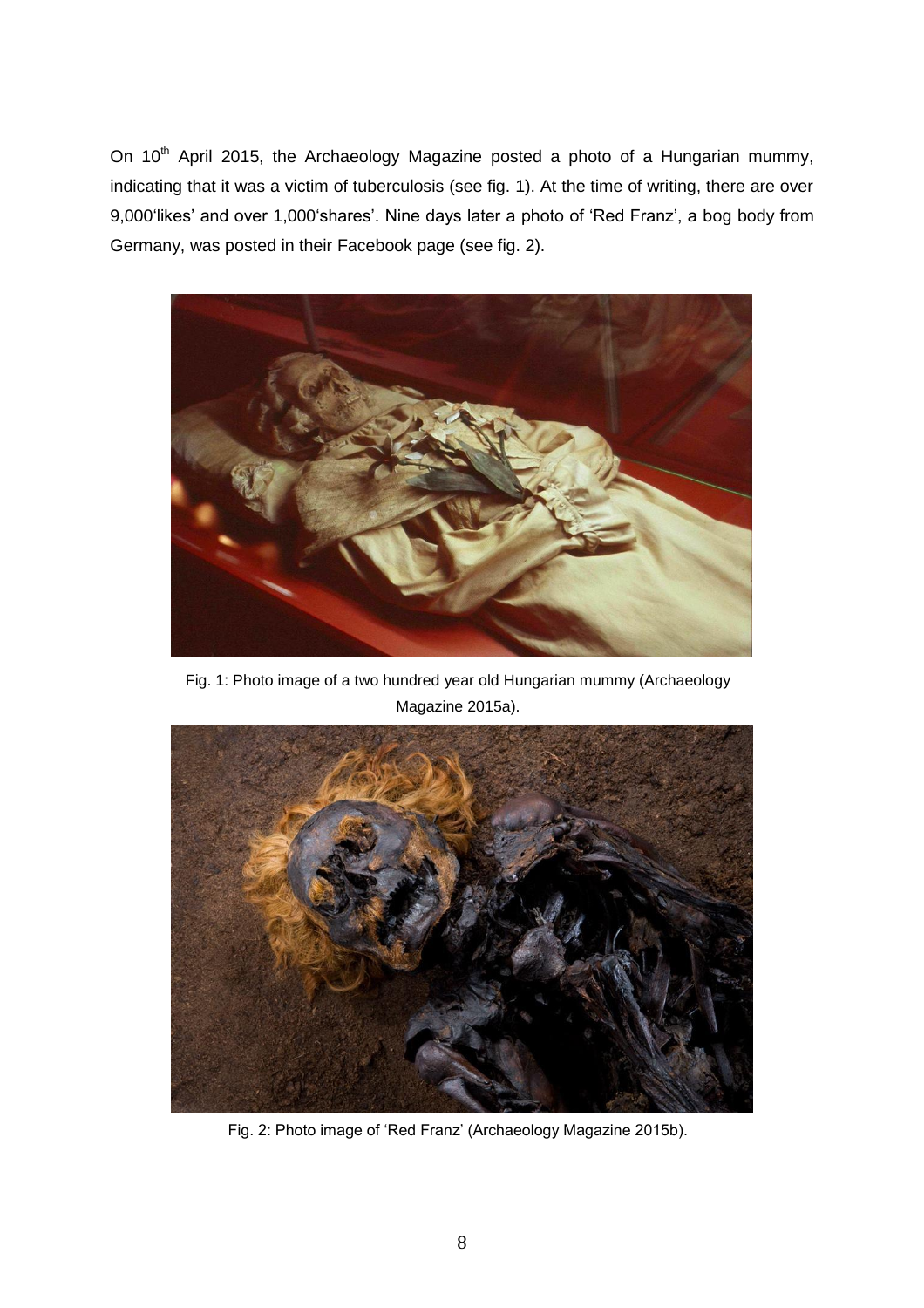There are currently 14,019 'likes' and 2,956 'shares'. A link to the original article on the web called *Bog Bodies Rediscovered* was provided with the photo of 'Red Franz', which showcases some of the most striking images of bog bodies discovered in northern Europe (Lobell and Patel, 2010). These sensitive images often end up in the layperson's Facebook 'newsfeeds' across the world in various contexts. Some Facebook users have already posted inappropriate comments online such as 'that's the Ghost Rider, right?', 'I SWEAR I saw this guy in the parking lot of a Greatful Dead concert' and "this is how the zombie apocalypse starts" (Archaeology Magazine, 2015a; *ibid*. b).

The Archaeology Magazine, a reputable source of information on archaeological developments throughout the world, published by the Archaeological Institute of America (AIA), has over a million Facebook 'likes'. Their Facebook page offers easy access to archaeology news, which is automatically updated in the subscriber's newsfeed. A lot of people may be unaware that their jokes can be seen as disrespectful, but some groups do believe that these remarks are highly insulting to the deceased. Though social media can inform people about human history, circulating graphic images of the dead, especially closeups, can facilitate disrespect.

Most ethical and moral debates centre on archaeological human remains. Remains from recent atrocities and genocide are rarely taken into consideration but are of great historical significance. I am particularly concerned with places which hold and display multiple human skeletal remains. For instance, the Choeung Ek Genocidal Centre holds more than 8,000 skulls on eight different levels, indicating the type of death they suffered. Partially excavated by archaeologists in the 1980s, the site is a major tourist destination in Phnom Penh, Cambodia, visited by thousands of foreign and domestic travellers each year (CEGC, 2012). Many skeletal remains are still scattered across the site and can be stepped on and freely touched by visitors. Visitors are charged \$6, which includes an audio tour or a local guide tour. The experience takes many visitors back through time and having been there myself, I can say it is very informative.

I was interested in visiting Choeung Ek because I had just finished my history module on South-East Asia during the Cold War at school. Thus, I was aware of the history of site and the atrocities committed. People visit Choeng Ek for various reasons, but I'm concerned that many visit to experience a different kind of dark, 'fear-related' tourism, exemplified by trips to scary themed parks. Many would argue that experiencing Choeung Ek has opened their eyes and made them respectful of the Cambodian people. However, some are not so respectful. On TripAdvisor (2015), there are over a thousand photographs posted by foreign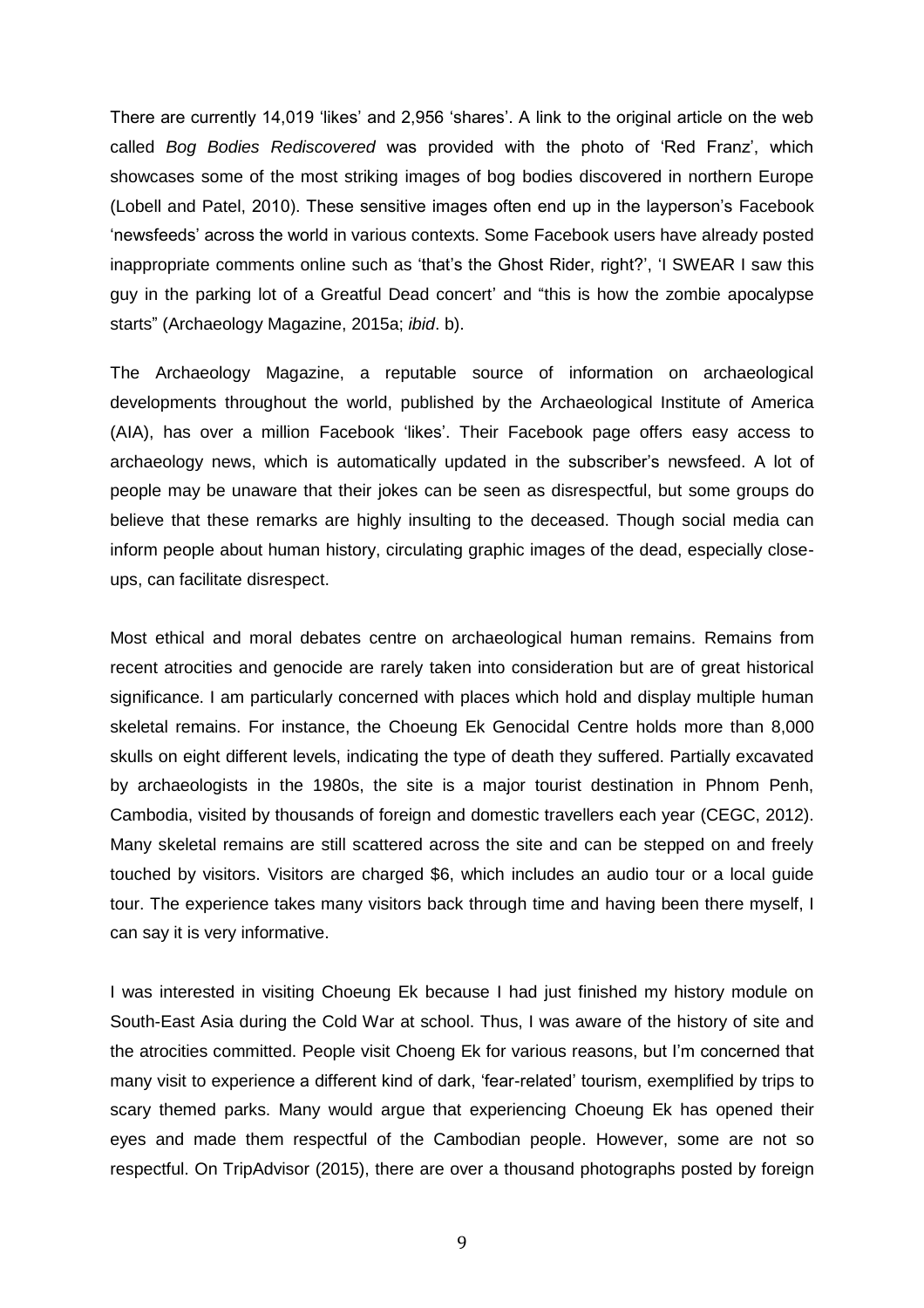visitors, including a couple of 'selfies' with the skeletal remains. These images could be posted on their social media profiles, exposing the remains to further ridicule.

It is human nature to be curious and to have an interest in the past, but I believe that these acts do not show respect to the dead but instead expose the victims of horrendous crimes to unhealthy fascinations. I believe that displaying the dead in this way is ethically and morally wrong, considering their death at the hands of the Khmer Rouge regime. Their story should not be exploited and trivialised by 'morbid' tourism. Over 5,000 people reviewed the site and although most comments contain the word 'sad' many recommend the 'attraction' (TripAdvisor, 2015). Tourists who visit Choeung Ek Genocidal Centre also stopover at the Killing Fields Museum of Cambodia, located at the S-21 Prison, where people were interrogated and tortured before being massacred in masses at Choeung Ek. It could be argued that the victims of Pol Pot's genocide have merely been reduced to and marketed as an activity for those seeking a macabre thrill.

Although I feel affected when I see images of any human remains, whether a complete body or just body parts, I think archaeologists have a duty to help us understand humanity's past and where we could be heading in the future. However, to display bodies in museums carries many ethical and moral issues, as does displaying photographs of human remains. Who authorises which human remains should be exposed to public light and criticism? By displaying human remains, the dead are merely becoming commodities to sell archaeology. We deny them humanity and privacy.

### **Conclusion**

Though an exhaustive topic, I have highlighted important debates regarding human remains and their display, including the various stances on respectful treatment of the dead. I have presented various examples of the exhumation of human remains as well as arguments for their reburial and repatriation. I have given my view and reflected on other issues arising from the debates, such as the circulation of images of the dead online and in the media, and the relationship between displaying victims of atrocities and tourism.

With regards to the scientific analyses of human remains, I am personally against this. I believe that it is disrespecting the right of the dead to rest, such as in the case of the victims of the Cambodian genocide. However, as an archaeologist, our goal is to foster greater understanding of the human past. Sampling techniques extract portions of bones, teeth and burial materials that are irreplaceable. Even though these will give us a better understanding of who the person was, some would argue that removing parts of the bone are disrespectful.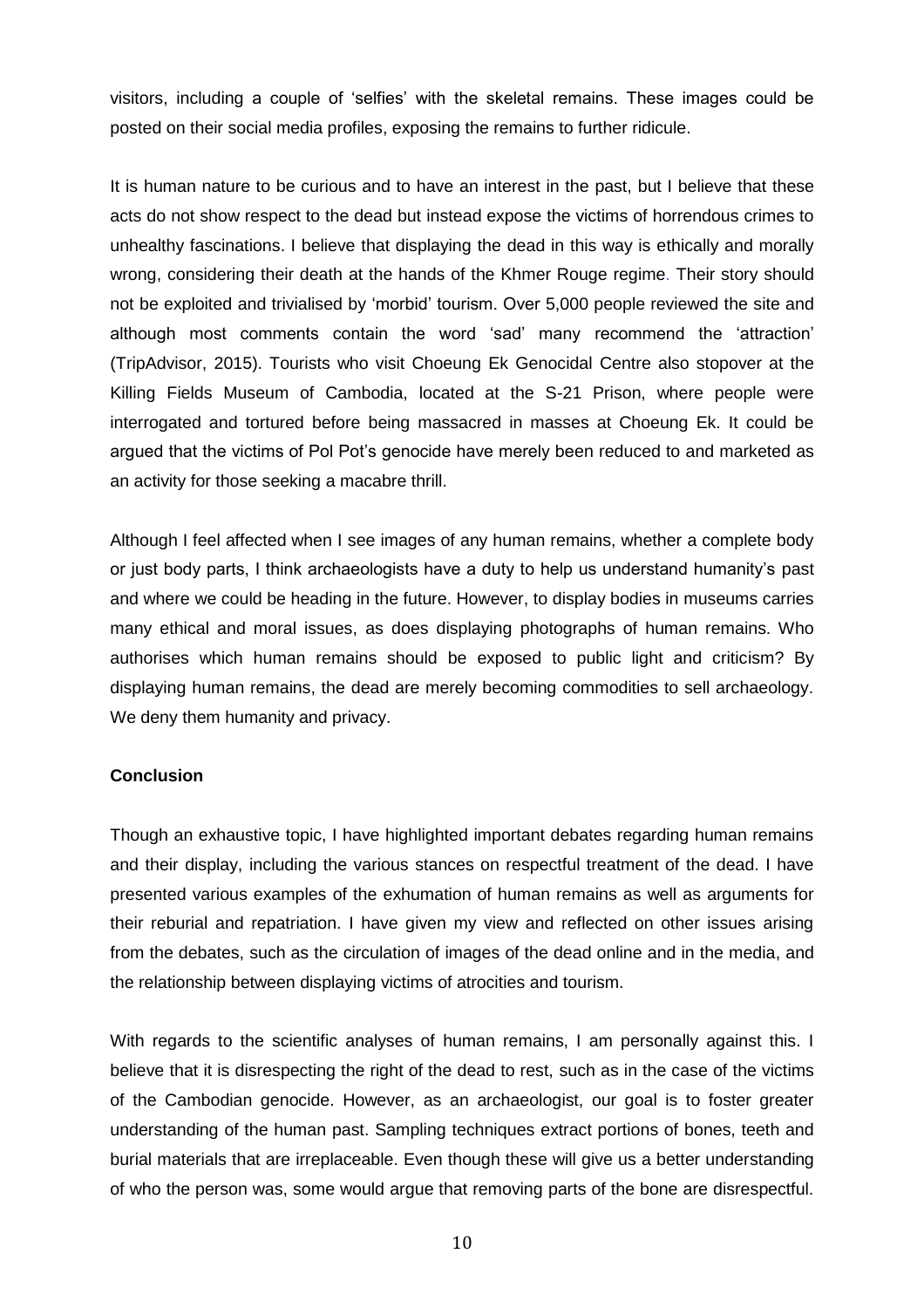The wishes of the dead and their peaceful reburial should therefore be afforded them. As archaeologists, we are forcing our materialistic values onto our subjects when we analyse them. In this regard, based on the debates mentioned, I disagree with the idea that the dead are merely objects for the researcher rather than persons with the right to be left alone to rest. The display of human remains is a contentious issue, but different groups should accept a healthy dialogue to move forward.

#### **Bibliography**

Advisory Panel on the Archaeology of Burials in England (2013). *Science and the Dead. A Guideline for the Destructive Sampling of Archaeological Human Remains for Scientific Analysis.* English Heritage Publishing.

Alberti, S. J. M. M, Bienkowski, P, Chapman, M. J. and Drew, R. (2009). 'Should we Display the Dead?', *Museum and Society,* Vol.7(3), p133-149.

Brooks, M. M. and Rumsey, C. (2007). 'The Body in the Museum' in *Human Remains: Guide for Museums and Academic Institutions* (eds.) Cassman, V. Odegaard, N. and Powell, J. Oxford: AltaMira Press.

Cole, T. (2000). *Selling the Holocaust: From Auschwitz to Schindler, How History is Bought, Packaged and Sold.* London: Routledge.

Davis, P. (1997) 'Respect and Reburial' in *The Druid's Voice: The Magazine of Contemporary Druidry* Vol. 8 (summer), p12-13.

Davis, P. (1998/9). 'Speaking for the Ancestors: The Reburial Issue in Britain and Ireland in *The Druid's Voice: The Magazine of Contemporary Druidry* Vol.9 (winter), p10-12.

Department of Culture, Media and Sport (2005). *Guidance for the Care of Human Remains in Museums* London: DCMS.

Scarre, G. (2003). 'Archaeology and Respect for the Dead' in *Journal of Applied Philosophy*  Vol. 20, p 237-249.

Swain, H. (2002). 'The Ethics of Displaying Human Remains From British Archaeological Sites' in *Public Archaeology* Vol. 2, 95-100.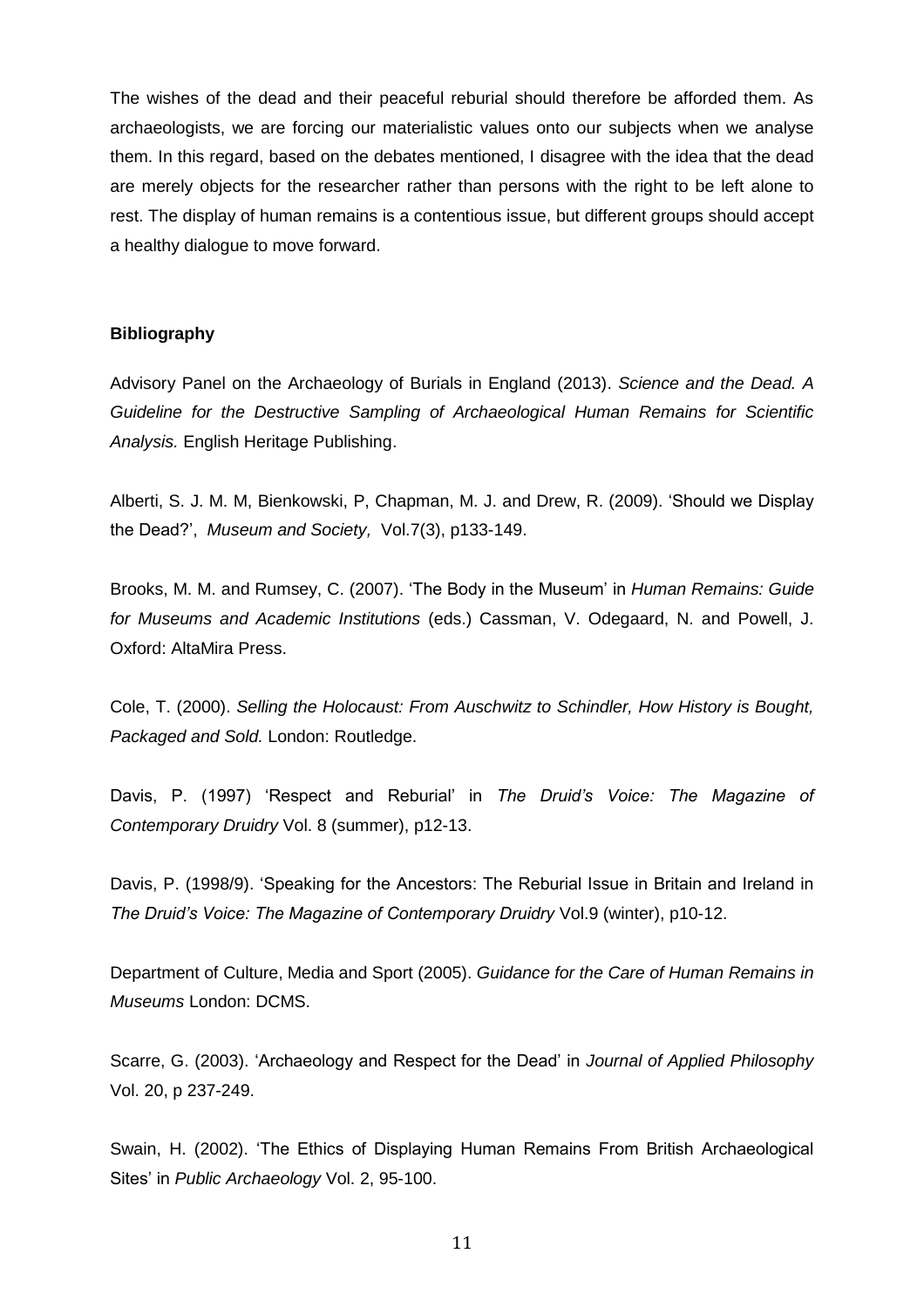Tarlow, S. (2006). 'Archaeological Ethics and the People of the Past' in Scarre C. and Scarre, G. (eds.) *The Ethics of Archaeology: Philosophical Perspectives on Archaeological Practice*. Cambridge: Cambridge University Press. p. 199-216.

# **Online Sources:**

Archaeology Magazine (2015a) 'Multiple strains of TB have been detected in eight naturally mummified bodies from a 2000-year-old Hungarian crypt' in *Facebook* Posted in 10 April 2015[,https://www.Facebook.com/archaeologymag/photos/a.10151463027509795.10737418](https://www.facebook.com/archaeologymag/photos/a.10151463027509795.1073741825.10394804794/10153221380934795/?type=1&theater) [25.10394804794/10153221380934795/?type=1&theater](https://www.facebook.com/archaeologymag/photos/a.10151463027509795.1073741825.10394804794/10153221380934795/?type=1&theater) [accessed 10 April 2015]

Archaeology Magazine (2015b) 'From the Archive: Discovered in Germany, "Red Franz" is one of dozens of bog bodies from northwestern Europe that gives us a direct look at life in the Bronze and Iron Ages' in Facebook Posted in 19<sup>th</sup> April 2015.

[https://www.Facebook.com/archaeologymag/photos/a.10151463027509795.1073741825.10](https://www.facebook.com/archaeologymag/photos/a.10151463027509795.1073741825.10394804794/10153241488989795/?type=1&theater) [394804794/10153241488989795/?type=1&theater](https://www.facebook.com/archaeologymag/photos/a.10151463027509795.1073741825.10394804794/10153241488989795/?type=1&theater) [accessed 19 April 2015]

Bain, J. and Wallis, R.J. (2006) 'The Sanctity of Burial: Pagan Views, Ancient and Modern' in *Respect for Ancient British Human Remains: Philosophy and Practice* conference proceedings at the Manchester Museum. http://www.museum.manchester.ac.uk /aboutus/ourpractice/respect/fileuploadmax10mb,136200,enpdf [accessed 3 May 2015].

Beinkowski, P. (2006). 'Persons, Things and Archaeology: Contrasting World-Views of Minds, Bodies and Death' in *Respect for Ancient British Human Remains: Philosophy and Practice* conference proceedings at the Manchester Museum,

[http://www.museum.manchester.ac.uk/media/cultural/museum/migration/themanchestermus](http://www.museum.manchester.ac.uk/media/cultural/museum/migration/themanchestermuseum/aboutus/ourpractice/respect/persons_things_and_archaeology.pdf) [eum/aboutus/ourpractice/respect/persons\\_things\\_and\\_archaeology.pdf,](http://www.museum.manchester.ac.uk/media/cultural/museum/migration/themanchestermuseum/aboutus/ourpractice/respect/persons_things_and_archaeology.pdf) [accessed 3 May 2015].

Choeung Ek Genocidal Centre (CEGC) (2012).

<http://www.cekillingfield.org/index.php/en/about-us/choeung-ek-genocidal-center.html> [accessed 5 May 2015].

Human Tissue Act (2004). Office of Public Sector Information c.30, <http://www.legislation.gov.uk/ukpga/2004/30/contents> [accessed 3 May 2015]. Giles, M. (2006). 'Respect for Ancient British Human Remains: Philosophy and Practice' in *Respect for Ancient British Human Remains: Philosophy and Practice* conference proceedings at the Manchester Museum,